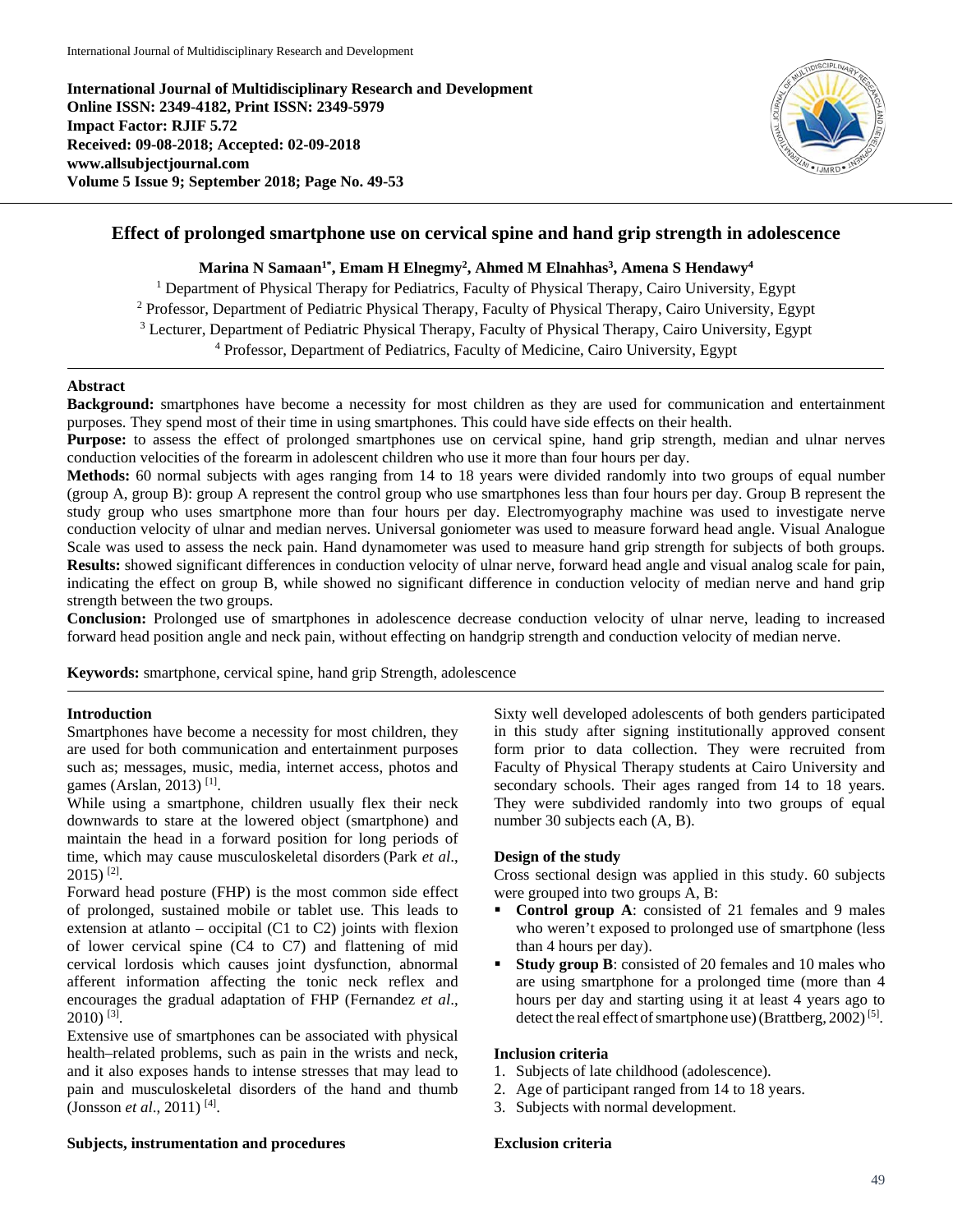- 1. Athletic one.
- 2. Genetic spinal deformity.
- 3. Injury to the neck or upper extremity.
- 4. History of inflammatory joint disease.
- 5. History of surgical intervention at the neck or upper extremity.
- 6. Patients with neuropediatric problems.

# **Instrumentation for assessment**

- **1. Hand Grip Dynamometer:** It was used for measuring the maximum isometric strength of the hand muscles in kilograms. It is a simple and commonly used test of general strength level (Levangie and Norkin, 2005) [6].
- **2. Computerized Electromyography (EMG):** Computerized four channel EMG Tonnies neuroscreen plus 1.59 was used to test the median, ulnar nerves conduction velocity and to record the latency and amplitude of the median, ulnar nerves motor fibers in children using mobile phones more than 4 hours per day and non-users or using mobile less than 4 hours per day.
- **3. Universal goniometer:** Goniometry refers to the measurement of angles, in particular the measurement of angles created at human joints by the bones of the body.

## **1. General characteristics of the patients**

The examiner obtains these measurements by placing the parts of the measuring instrument, called a goniometer, along the bones immediately proximal and distal to the joint being evaluated. Goniometry may be used to determine both a particular joint position and the total amount of motion available at a joint (Norkin and White, 2009) [7].

**4. Visual analogue scale (VAS):** It was used to measure the intensity of neck pain after prolonged use of smartphone and assess pain in non-users group. It was a vertical or horizontal 10 cm line graduated by different levels of pain, starting from 0 (no pain) till 10 (worst pain) (Swartzberg,  $2002$ ) <sup>[8]</sup>.

## **Results**

The main purpose of this study was to investigate the effect of prolonged smartphone use on cervical spine and handgrip strength.

It was intended to collect the measurements data of median and ulnar nerves conduction velocity by EMG machine, angle of forward head position by universal goniometer, handgrip strength by hand dynamometer device and pain assessment by VAS in both groups (A and B).

|  | Table 1: General characteristics of the two studied groups |  |  |
|--|------------------------------------------------------------|--|--|
|  |                                                            |  |  |

|                                                              | Group A $(n=30)$  | Group B $(n=30)$  | t value          | P value      |  |  |
|--------------------------------------------------------------|-------------------|-------------------|------------------|--------------|--|--|
| Age (yrs.)                                                   | $17.13 \pm 1.01$  | $17.47 \pm 0.68$  | $-1.501$         | $0.139$ (NS) |  |  |
| Weight (kg.)                                                 | $72.73 \pm 2.36$  | $70.25 \pm 13.58$ | 0.741            | $0.462$ (NS) |  |  |
| Height (cm)                                                  | $164.30 \pm 8.84$ | $167.17 \pm 6.75$ | $-1.412$         | $0.163$ (NS) |  |  |
|                                                              | Gender            |                   |                  |              |  |  |
| Girl                                                         | 22 (73.3%)        | 20 (66.7%)        |                  | $0.573$ (NS) |  |  |
| Boy                                                          | 8(26.7%)          | $10(33.3\%)$      | $\chi^2 = 0.317$ |              |  |  |
| Dominant hand                                                |                   |                   |                  |              |  |  |
| Left                                                         | $3(10.0\%)$       | $2(6.7\%)$        |                  |              |  |  |
| Right                                                        | 27 (90.0%)        | 28 (93.3%)        | $\chi^2 = 0.218$ | $0.640$ (NS) |  |  |
| $\sim$ 1 (0) $\sim$ 2 $\sim$ 1<br>╮.<br>$\sim$ $\sim$ $\sim$ |                   |                   |                  |              |  |  |

Data are expressed as mean  $\pm$  SD or number (%).  $\gamma^2$  Chi square test. NS= p> 0.05= not significant.

## **2. Duration of smartphone use**

**Table 2:** Comparison between values of onset of smartphone use in the two studied groups

|                                            | Group $A \mid$ Group $B$<br>$(n=30)$ | $\ln = 30$                                       | z<br>value | P value |
|--------------------------------------------|--------------------------------------|--------------------------------------------------|------------|---------|
| Onset of smartphone use<br>(vrs.)          |                                      | $2.67 \pm 1.40[8.68 \pm 2.11] - 6.550[0.001(S)]$ |            |         |
| Duration of smartphone<br>$use/day$ (hrs.) |                                      | $2.07 \pm 0.98$ 6.62 $\pm 2.26$ -6.413 0.001 (S) |            |         |

Data are expressed as mean  $\pm$  SD. Z value= Mann-Whitney test. S= p< 0.05= significant.

# **3. Pain scale and FHPA**

**Table 3:** Comparison between values of pain scale and FHPA in the two studied groups

|             | <b>Group A</b><br>$(n=30)$ | <b>Group B</b><br>$(n=30)$ | Z value  | P value  |
|-------------|----------------------------|----------------------------|----------|----------|
| Pain scale  | $1.70 \pm 0.99$            | $6.13 \pm 1.66$            | $-6.318$ | 0.001(S) |
| <b>FHPA</b> | $61.17 + 5.83$             | $52.50 + 2.54$             | 5.274    | 0.001(S) |
|             |                            |                            |          |          |

Data are expressed as mean  $\pm$  SD. Z value= Mann-Whitney U S= p<

0.05= significant.

## **4. Hand dynamometer**

| <b>Table 4:</b> Comparison between values of hand dynamometer in the |  |
|----------------------------------------------------------------------|--|
| two studied groups measured in the right and left hands.             |  |

|            | <b>Group A</b><br>$(n=30)$ | <b>Group B</b><br>$(n=30)$                                  | Z value | <b>P</b> value        |
|------------|----------------------------|-------------------------------------------------------------|---------|-----------------------|
| Right hand |                            | $[56.07 \pm 20.49]$ 53.67 $\pm$ 13.89                       |         | $-0.022$   0.982 (NS) |
| Left hand  |                            | $ 52.07 \pm 19.62 $ 45.83 $\pm$ 14.80   -1.103   0.270 (NS) |         |                       |

Data are expressed as mean  $\pm$  SD. Z value= Mann-Whitney test. NS=  $p > 0.05$  = not significant.

## **5. Nerve conduction velocity measured at right and left median nerves**

**Table 5:** Comparison between mean values of nerve conduction velocity in the two studied groups measured at right and left median nerves.

|       |                | Group A $(n=30)$ Group B $(n=30)$ t value P value |                        |
|-------|----------------|---------------------------------------------------|------------------------|
| Right | $66.63 + 7.26$ | $66.26 + 8.06$                                    | $0.185$   $0.854$ (NS) |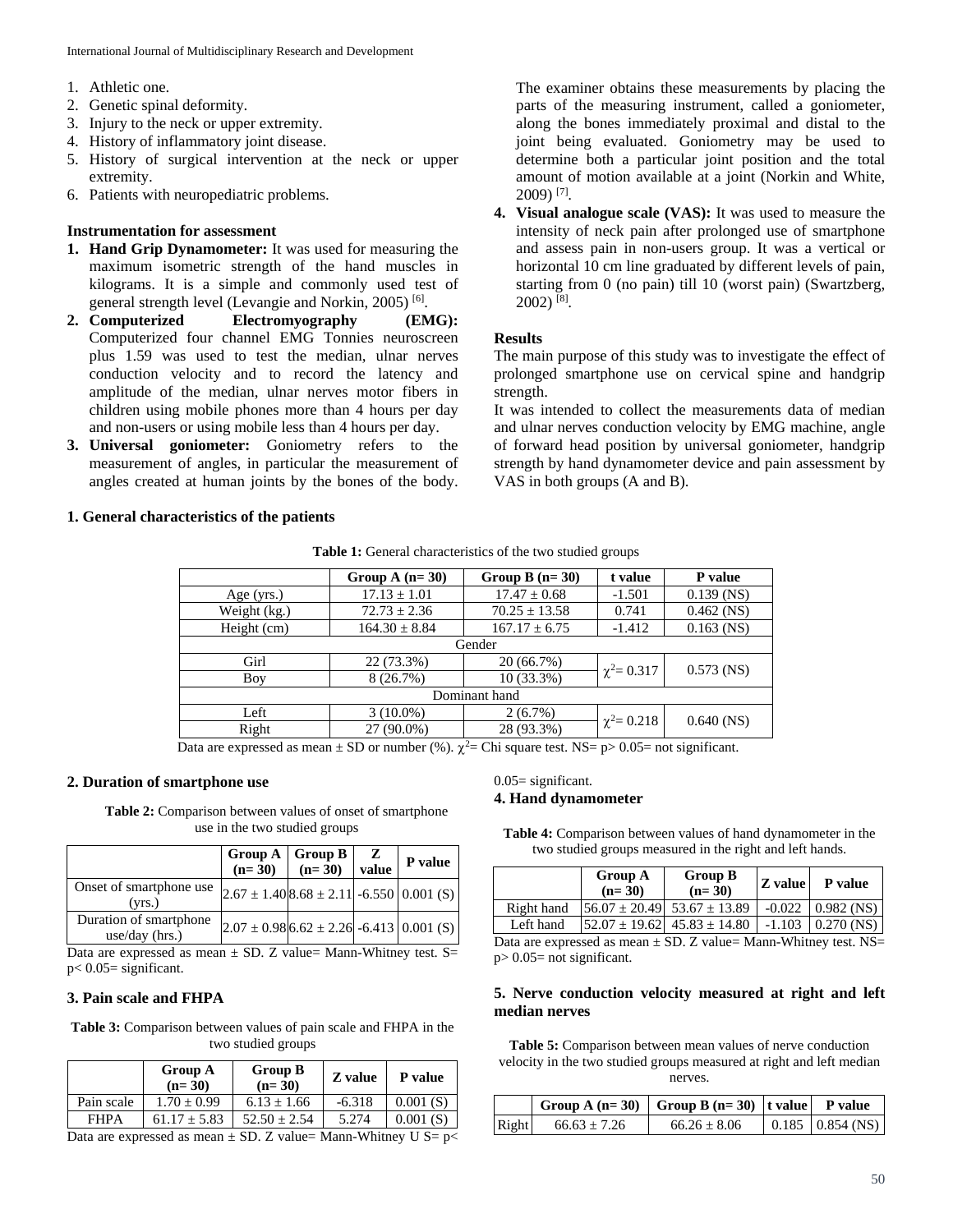| Let                                                                | $66.03 \pm 6.27$ | $68.93 \pm 7.44$ |  | $-1.633$ 0.108 (NS) |
|--------------------------------------------------------------------|------------------|------------------|--|---------------------|
| Data are expressed as mean $\pm$ SD. NS= p> 0.05= not significant. |                  |                  |  |                     |

**6. Nerve conduction velocity measured at right and left ulnar nerve**

Table 6: Comparison between mean values of nerve conduction velocity in the two studied groups measured at right and left ulnar nerves.

|        | <b>Group A</b><br>$(n=30)$ | Group B $(n=30)$                      | t value | P value  |
|--------|----------------------------|---------------------------------------|---------|----------|
| Right  | $64.94 \pm 5.08$           | $55.98 \pm 8.06$                      | 5.149   | 0.001(S) |
| Left   | $63.07 + 5.67$             | $57.75 + 7.68$                        | 3.053   | 0.003(S) |
| $\sim$ |                            | $\sim$ $\sim$ $\sim$<br>$\sim$ $\sim$ |         |          |

Data are expressed as mean  $\pm$  SD. S= p< 0.05= significant.

#### **7. Right and left median nerves within each group**

**Table 7:** Comparison between mean values of right and left median nerves in each of the two studied groups.

|         | Group A $(n=30)$ | Group B $(n=30)$ |
|---------|------------------|------------------|
| Right   | $66.63 + 7.26$   | $66.26 + 8.06$   |
| Left    | $66.03 + 6.27$   | $68.93 + 7.44$   |
| t value | 0.341            | $-1.334$         |
| P value | $0.735$ (NS)     | $0.187$ (NS)     |

Data are expressed as mean  $\pm$  SD. NS= p> 0.05= not significant. Right and left ulnar nerves within each group

**Table 8:** Comparison between mean values of right and left ulnar nerves in the two studied groups.

|         | Group A $(n=30)$ | Group B $(n=30)$ |
|---------|------------------|------------------|
| Right   | $64.94 + 5.08$   | $55.98 \pm 8.06$ |
| Left    | $63.07 + 5.67$   | $57.75 + 7.68$   |
| t value | 1.343            | $-0.871$         |
| P value | $0.184$ (NS)     | $0.387$ (NS)     |
|         | $-$              |                  |

Data are expressed as mean  $\pm$  SD. NS= p> 0.05= not significant.

#### **Discussion**

The aim of this study was to investigate the effect of prolonged smartphone use on cervical spine and handgrip strength in adolescence.

Sixty healthy subjects from both genders participated in this study and were subdivided into two groups of equal number, group (A) included 30 subjects that were non-users of smartphones and group (B) included 30 users of smartphones who are exposed to them more than four hours per day for more than 4 years. Ming *et al*., (2006) [9] and Gyu *et al*.,  $(2012)$ <sup>[10]</sup> found that upper extremity musculoskeletal system symptoms appeared in adults who used smartphones for long periods of time exceeding three years.

The results of our study showed that there is no significant difference between group (A) and group (B) as regard to age, gender, weight, height and dominant hand. Both groups were comparable for age and sex distribution to ensure the complete randomization and reduce all factors that might bias the results as much as possible.

As regard to pain, neck pain was assessed by VAS that is which a reliable and valid scale for assessment of chronic pain (Langley and Sheppeard, 1985 and Mark *et al*, 1998). Our study showed that there was a highly significant difference between group (A) and group (B) which was higher in group (B). This result supports the fact that smartphone users suffer

from chronic neck pain due to prolonged static position of neck in flexion angle during smartphone use. This is confirmed by many previous studies such as; Ackland *et al*., (2011) [13], Alzarea and Patil (2015) [14], Sunil *et al*., (2017) [15] and Ayushi and Mugdha  $(2018)$ <sup>[16]</sup> who concluded that flexed neck most commonly causes neck pain and soreness. Text neck syndrome is a modern age term that describes repeated stress injury and pain in the neck resulting from excessive watching or texting on smartphone over sustained periods of time (Neupane *et al.*, 2017) <sup>[17]</sup>. In addition, looking down at your smart phone too much can lead to upper back pain ranging from chronic, nagging pain to sharp and severe upper back muscles spasm.

Smartphone use encourages incorrect postures like neck bending or hunched postures (Hansraj, 2014) <sup>[18]</sup>. This causes an increase in the weight supported by the cervical spine as the head is flexed. Thus, habitual postures cause cervical extensors to weaken, resulting in atrophy due to chronic tightness and spasm which squeezes out oxygen and nutrient rich blood thus starving the muscle. This spasm and tightness of neck muscles invariably cause quite a lot of pain. (Ayushi and Mugdha, 2018) [16].

Continuous use of smartphones can cause repetitive microtrauma to the musculoskeletal structures giving rise to pain. This repetitive microtrauma is caused by alteration of length-tension relationship in the neck muscles. Also, in individuals performing repetitive tasks such as using smartphones may be associated with overload of low threshold motor units (Mork and Westgaard, 2006)  $^{[19]}$ .

Neck pain in turn can affect the cervical proprioception which is defined as a special type of sensation that informs the brain about sensations of deep organs and relationships between muscles, joints and generates afferent information that is crucial to effective and safe performance of motor tasks  $(Stillman, 2002)$  <sup>[20]</sup>. Due to the pain, there is change in the muscle fiber types, which reduces endurance of the cervical muscles specially the craniocervical flexors (O'Leary *et al*.,  $2007$ ) <sup>[21]</sup>. Furthermore, due to altered muscle function and altered length-tension relationship, there is compromise of cervical spine stability which increases the motion and mechanical load of the cervical segments (Falla *et al*., 2004) [22]. Abnormal loading, decreased endurance, fatigue and pain contribute to a significant deficit in feed forward control of the cervical spine. These could be contributing factors which can make the cervical spine more prone to strain. Thus, reporting of significant pain by smartphone users is an alarming factor which could be a precursor to neuromotor dysfunction (Ayushi and Mugdha, 2018)<sup>[16]</sup>.

In our study, the mean values of measurements of forward head angle (FHA) in groups (A) and (B) was found to be highly significant. That explained that smartphone users (group B) had forward head position due to looking downwards or to hold their arms out in front of them to read the screen, which makes the head move forward and causes an excessive anterior curve in the lower cervical vertebrae and an excessive posterior curve in the upper thoracic vertebrae to maintain balance. Thus, placing stress on the cervical spine and neck muscles which lead to forward head position.

This was also confirmed by Park *et al*. who said that forwardhead posture is observed while using a smartphone for longer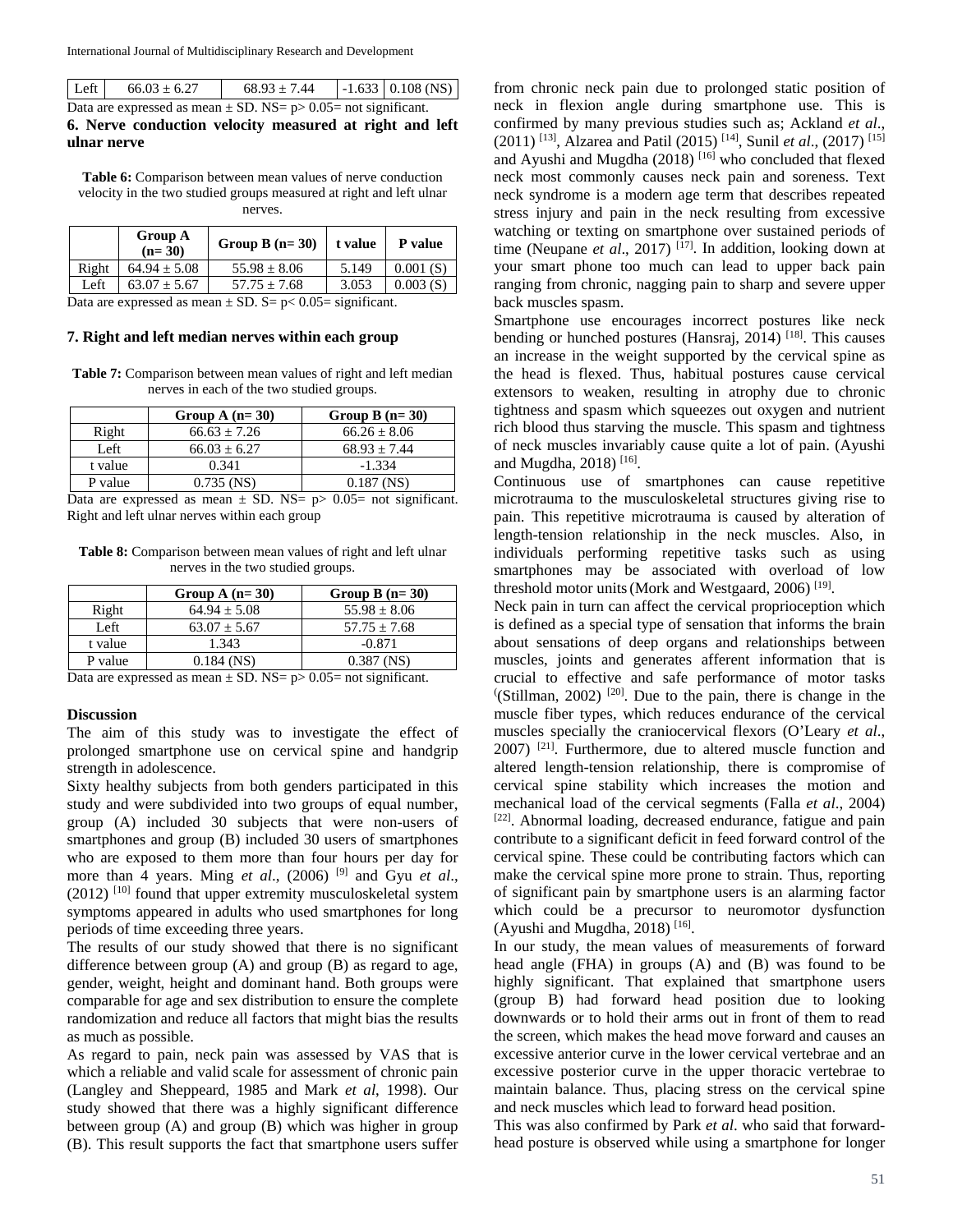duration which may cause upper crossed syndrome and its related symptoms.

Forward head posture is defined as a posture that adopts upper cervical extension and lower cervical flexion. The center of gravity of the head in this posture is positioned at the front rather than the vertebral body weight. This increase in forward head posture has been demonstrated to correlate with respiratory muscle weakness in patients who have neck trouble, and accordingly led to muscle weakness and a decrease in the range of motion (Kapreli *et al*., 2009; Yong-Soo *et al*., 2017) [23, 24].

In addition, forward head posture usually leads to increased stress due to the muscle shortening of the neck extensors, especially at the back of the head. Thus, this problem can be addressed through an improvement of the forward head posture, for example, muscle strengthening for posture alignment or stretching for shortened muscles (Kendall *et al*., 2005; Siao *et al*., 2017) [25, 26] .

Gravitational demands on the neck muscles are reported to be 3–5 times higher when holding a handheld device with a flexed head and neck posture than with a seated neutral posture (Vasavada *et al*., 2015) [27].

Yan *et al*. revealed that smartphone use was correlated with a more static and more flexed spinal posture compared with desktop computer typing. He compared two methods of text entry on a smartphone: bilateral texting was associated with an increased cervical flexion while unilateral texting was associated with an asymmetric cervical posture. This indicates both text-entry methods on a smartphone are non-favorable as both of them were associated with a non-neutral posture of the cervical spine**.**

Young *et al*. and Deepika *et al*. have demonstrated that forward head posture causes spinal deformation, which increases scapula deformation, lordosis of the cervical vertebra, and kyphosis of the upper thoracic vertebra. They have also shown that such deformation causes neck pain and contracture of the muscles around the shoulders.

The current study found that there is a significant difference between the right and left ulnar nerve conduction velocity in groups (A) and (B). The users group were less than non-users in ulnar nerve conduction velocity but still within lower limit of normal level (55m/s) (Shan *et al*., 2016) [31]. This demonstrated that prolonged use of smartphone affects the ulnar nerve conduction velocity due to sustained neck flexion due to looking downward at the smartphone screen. This effect on the ulnar nerve conduction velocity occurred because the ulnar nerve is derived from the medial cord of brachial plexus and contains fibers from spinal roots C8 and T1 which were compressed by prolonged static flexion during smartphone use.

Unfortunately, there were no previous studies till now about the effect of prolonged smartphone use on nerve conduction velocity of ulnar nerve.

The results of the statistical analysis in this study revealed that there were no significant differences between the two groups in the handgrip strength and the conduction velocity of the median nerve.

The effect on the ulnar nerve with the preservation of median nerve could be explained by the origin of both nerves. The origin of ulnar nerve comes from C8, T1 nerve roots which

are completely compressed by neck flexion while the origin of median nerve comes from C5, C6, C8, and T1 which are not completely compressed by the neck flexion.

According to our study, the strength of handgrip was not affected by prolonged neck flexion at this age but we expect that muscles of handgrip especially innervated by ulnar nerve may be affected in old age after many years of smartphone use.

Unfortunately again, there were no previous studies -till nowabout the effect of prolonged smartphone use on median nerve and handgrip strength.

## **Summary**

- 1. There was significant difference in pain scale between the two groups, the group B (smartphone users) had higher pain than group A (non-users) in neck region due to neck muscles spasm because of prolonged use of smartphones.
- 2. There was significant difference in nerve conduction velocity study of ulnar nerve between the two groups. That group B had lower nerve conduction velocity than group A because of the compression on ulnar nerve due to prolonged neck flexion.
- 3. There was significant difference in forward head position angle between the two groups, group B had increased angle than group A which means prolonged users of smartphone had forward head position.
- 4. There was no significant difference in nerve conduction velocity study of median nerve between the two groups, thus the median nerve wasn't affected by prolonged use of smartphone till late childhood age.
- 5. There was no significant difference in handgrip strength between the two groups, which means that the prolonged use of smartphone didn't affect the handgrip strength in late childhood age.
- 6. There was no significant difference in nerve conduction velocity study of median and ulnar nerves between right and left side within each group, which means that the compression affection on nerves especially ulnar nerve came from prolonged cervical flexion -proximal- on nerve root not distally on nerve trunk in dominant hand only but affected both hands.

## **Conclusion**

According to the results of this study it can be concluded that prolonged use of smartphone more than four hours per day can affect the cervical region causing forward head position, neck pain due to neck muscles spasm and reduced conduction velocity of ulnar nerve due to prolonged cervical flexion.

### **References**

- 1. Arslan A. Examination of cell phone usage habits and purposes of education faculty students. International Journal of Human Sciences. 2013; 20(2):240-246.
- 2. Park J, Kim J, Jonggun K, *et al*. The effects of heavy smartphone use on the cervical angle, pain threshold of neck muscles and depression. Advanced Science and Technology Letters. 2015; 91:12-17.
- 3. Fernandez-de-las-penas C, Arendt-Nielsen L, Gerwin RC. Tension type and cervicogenic headache. 1<sup>st</sup>ed, Jones and Bartlett, 2010, 91-94.